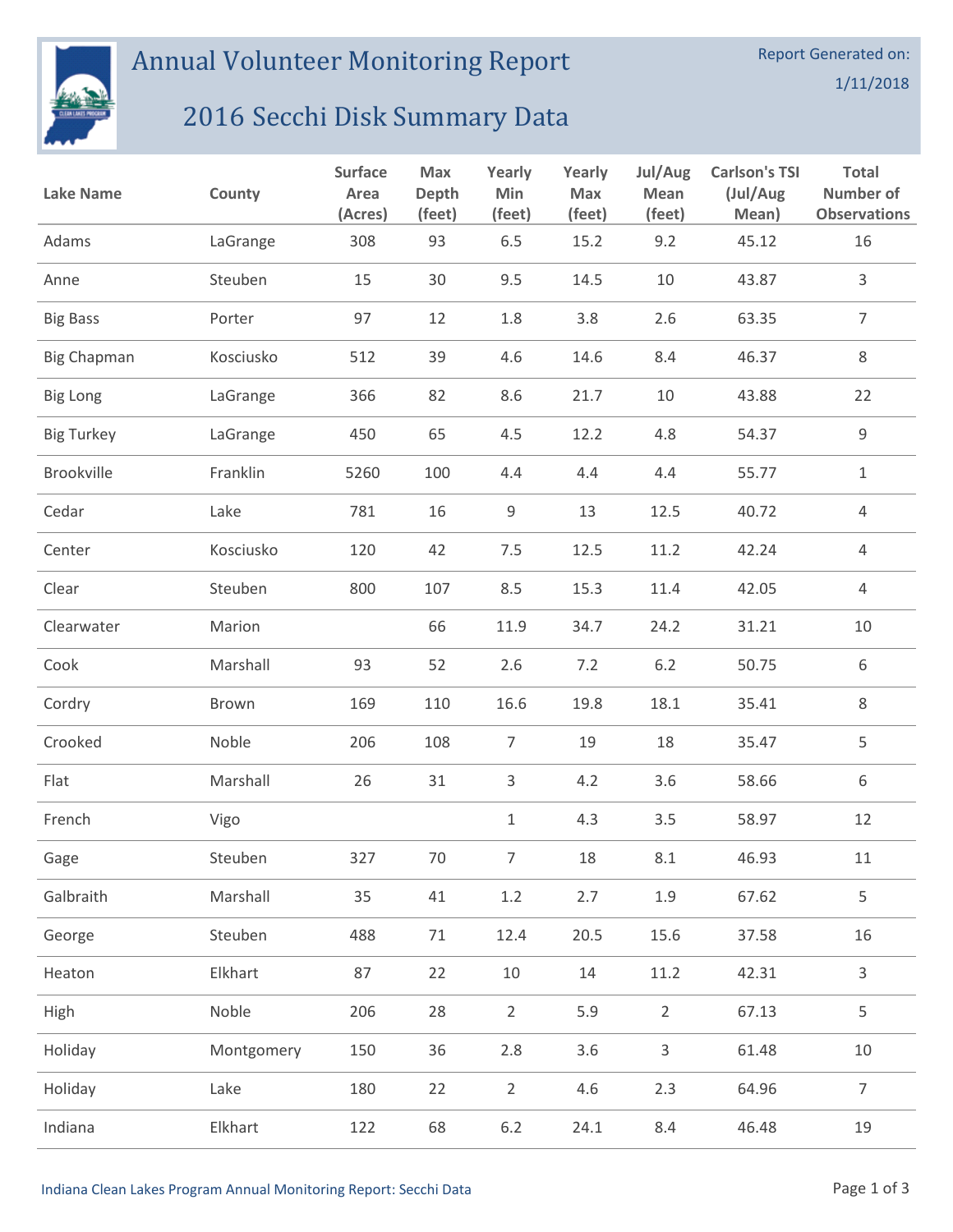| <b>Lake Name</b>  | County    | Surface<br>Area<br>(Acres) | Max<br>Depth<br>(feet) | Yearly<br>Min<br>(feet) | Yearly<br><b>Max</b><br>(feet) | Jul/Aug<br>Mean<br>(feet) | <b>Carlson's TSI</b><br>(Jul/Aug<br>Mean) | <b>Total</b><br>Number of<br><b>Observations</b> |
|-------------------|-----------|----------------------------|------------------------|-------------------------|--------------------------------|---------------------------|-------------------------------------------|--------------------------------------------------|
| Irish             | Kosciusko | 187                        | 34                     | 3.8                     | 11                             | 4.9                       | 54.22                                     | 5                                                |
| James             | Steuben   | 1034                       | 86                     | 11                      | 13                             | 12.3                      | 40.99                                     | $\overline{7}$                                   |
| James             | Kosciusko | 282                        | 63                     | 5.6                     | 11.9                           | 7.5                       | 48.09                                     | 4                                                |
| Knapp             | Noble     | 88                         | 59                     | 4.6                     | 13.4                           | 6.3                       | 50.54                                     | 32                                               |
| Koontz            | Starke    | 346                        | 31                     | 3.1                     | 46                             | 14.1                      | 38.96                                     | 15                                               |
| Lake of the Woods | Marshall  | 416                        | 48                     | $\overline{2}$          | 15                             | $\overline{4}$            | 57.14                                     | 6                                                |
| Lamb              | Johnson   | 95                         | 42                     | 2.5                     | 10.2                           | 7.9                       | 47.31                                     | 22                                               |
| Little Chapman    | Kosciusko | 177                        | 31                     | 4                       | 8.4                            | $\overline{4}$            | 56.97                                     | $\,8\,$                                          |
| Little Crooked    | Whitley   | 11                         | 50                     | 8                       | 16                             | 11                        | 42.57                                     | 5                                                |
| Little Long       | Noble     | 71                         | 65                     | 3.3                     | 11                             | 4.4                       | 55.66                                     | $\overline{7}$                                   |
| Little Turkey     | LaGrange  | 135                        | 30                     | 3.9                     | 6.9                            | 5                         | 54.07                                     | $\overline{4}$                                   |
| Lost              | Marshall  | 416                        | 48                     | 4.3                     | 4.6                            | 4.4                       | 55.77                                     | $\overline{4}$                                   |
| Manitou           | Fulton    | 713                        | 44                     | 2.5                     | 6.8                            | 2.9                       | 61.65                                     | 15                                               |
| Martin            | LaGrange  | 26                         | 56                     | 4.6                     | 11.6                           | $6.2$                     | 50.93                                     | 11                                               |
| Maxinkuckee       | Marshall  | 1854                       | 88                     | 6.5                     | 10                             | 8.2                       | 46.8                                      | 8                                                |
| Monroe (Upper)    | Monroe    | 10750                      | 55                     | 2.8                     | 6.6                            | 4.3                       | 56.1                                      | 11                                               |
| Myers             | Marshall  | 96                         | 54                     | 10.8                    | 13                             | 13                        | 40.16                                     | 2                                                |
| North Twin        | Lagrange  | 135                        | 38                     | 9.5                     | 9.9                            | 9.5                       | 44.68                                     | $\overline{2}$                                   |
| Nyona             | Fulton    | 104                        | 32                     | 4.1                     | 4.1                            | 4.1                       | 56.79                                     | $1\,$                                            |
| Ole Swimming Hole | Morgan    | 110                        | 27                     | 2.9                     | 4.6                            | 3.3                       | 59.92                                     | 5                                                |
| Olin              | LaGrange  | 103                        | 82                     | 3.9                     | 8.9                            | 5.4                       | 52.9                                      | $11\,$                                           |
| Oliver            | LaGrange  | 371                        | 91                     | 4.06                    | 11.3                           | 5.7                       | 52.16                                     | $11\,$                                           |
| Oswego            | Kosciusko | 83                         | 36                     | 5.8                     | 11.4                           | $\overline{7}$            | 49.08                                     | $\overline{4}$                                   |
| Palestine         | Kosciusko | 230                        | 23                     | 2.3                     | $10.1\,$                       | 2.4                       | 64.66                                     | 15                                               |
| Pinestone         | Harrison  |                            |                        | 4.6                     | 7.2                            | $7.1\,$                   | 48.88                                     | 6                                                |
| Round             | Noble     | 99                         | 66                     | 3.7                     | $\,8\,$                        | 4.7                       | 54.82                                     | $\overline{4}$                                   |
| Saugany           | LaPorte   | 74                         | 66                     | 12                      | 20                             | 14.7                      | 38.36                                     | 23                                               |